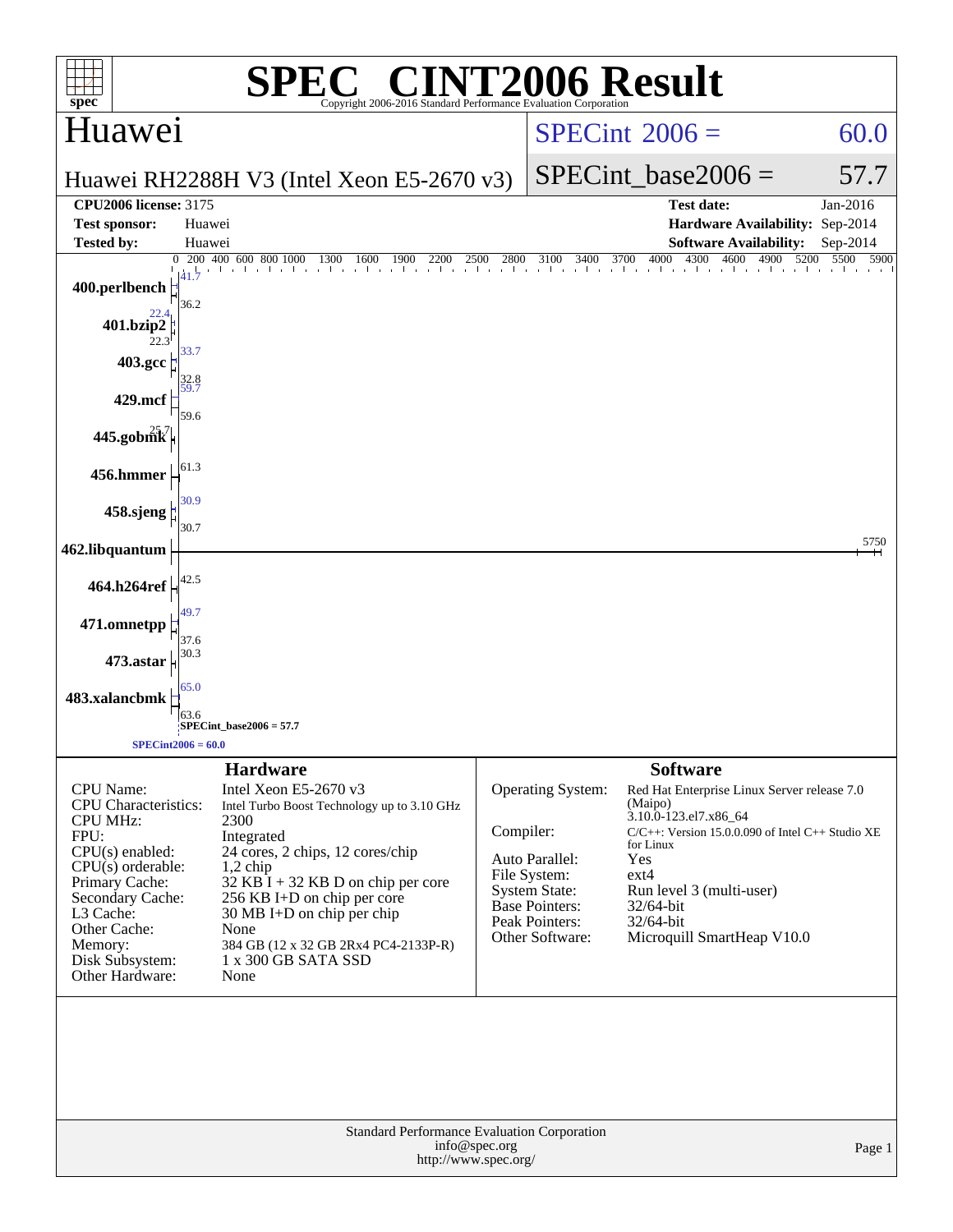

### Huawei

### $SPECint2006 = 60.0$  $SPECint2006 = 60.0$

Huawei RH2288H V3 (Intel Xeon E5-2670 v3)

SPECint base2006 =  $57.7$ 

**[CPU2006 license:](http://www.spec.org/auto/cpu2006/Docs/result-fields.html#CPU2006license)** 3175 **[Test date:](http://www.spec.org/auto/cpu2006/Docs/result-fields.html#Testdate)** Jan-2016

**[Test sponsor:](http://www.spec.org/auto/cpu2006/Docs/result-fields.html#Testsponsor)** Huawei **[Hardware Availability:](http://www.spec.org/auto/cpu2006/Docs/result-fields.html#HardwareAvailability)** Sep-2014 **[Tested by:](http://www.spec.org/auto/cpu2006/Docs/result-fields.html#Testedby)** Huawei **[Software Availability:](http://www.spec.org/auto/cpu2006/Docs/result-fields.html#SoftwareAvailability)** Sep-2014

#### **[Results Table](http://www.spec.org/auto/cpu2006/Docs/result-fields.html#ResultsTable)**

|                                                                                                          | <b>Base</b>    |       |                |       |                | <b>Peak</b> |                |              |                |              |                |              |
|----------------------------------------------------------------------------------------------------------|----------------|-------|----------------|-------|----------------|-------------|----------------|--------------|----------------|--------------|----------------|--------------|
| <b>Benchmark</b>                                                                                         | <b>Seconds</b> | Ratio | <b>Seconds</b> | Ratio | <b>Seconds</b> | Ratio       | <b>Seconds</b> | <b>Ratio</b> | <b>Seconds</b> | <b>Ratio</b> | <b>Seconds</b> | <b>Ratio</b> |
| $ 400$ .perlbench                                                                                        | 269            | 36.3  | 272            | 36.0  | 270            | 36.2        | 235            | 41.6         | 234            | 41.7         | 234            | 41.7         |
| 401.bzip2                                                                                                | 433            | 22.3  | 433            | 22.3  | 434            | 22.2        | 430            | 22.4         | 430            | 22.4         | 431            | 22.4         |
| $403.\mathrm{gcc}$                                                                                       | 245            | 32.9  | 245            | 32.8  | 245            | 32.8        | 239            | 33.7         | 239            | 33.6         | 238            | 33.8         |
| $429$ .mcf                                                                                               | 153            | 59.6  | 153            | 59.7  | 153            | 59.5        | 152            | 60.0         | 154            | 59.3         | 153            | 59.7         |
| $445$ .gobmk                                                                                             | 408            | 25.7  | 409            | 25.7  | 408            | 25.7        | 408            | 25.7         | 409            | 25.7         | 408            | 25.7         |
| $456.$ hmmer                                                                                             | 152            | 61.3  | 152            | 61.3  | 152            | 61.4        | 152            | 61.3         | 152            | 61.3         | 152            | 61.4         |
| $458$ .sjeng                                                                                             | 394            | 30.7  | 394            | 30.7  | 393            | 30.8        | 392            | 30.9         | 392            | 30.9         | 392            | 30.9         |
| 462.libquantum                                                                                           | 3.69           | 5610  | 3.60           | 5750  | 3.57           | 5810        | 3.69           | 5610         | 3.60           | 5750         | 3.57           | 5810         |
| 464.h264ref                                                                                              | 522            | 42.4  | 520            | 42.6  | 521            | 42.5        | 522            | 42.4         | 520            | 42.6         | 521            | 42.5         |
| 471.omnetpp                                                                                              | 169            | 36.9  | 166            | 37.7  | 166            | 37.6        | 126            | 49.7         | 126            | 49.8         | 126            | 49.6         |
| $473$ . astar                                                                                            | 232            | 30.3  | 232            | 30.3  | 233            | 30.1        | 232            | 30.3         | 232            | 30.3         | 233            | 30.1         |
| 483.xalancbmk                                                                                            | 109            | 63.6  | 109            | 63.5  | 108            | 63.7        | 106            | 65.0         | 106            | 64.9         | 106            | 65.0         |
| Results appear in the order in which they were run. Bold underlined text indicates a median measurement. |                |       |                |       |                |             |                |              |                |              |                |              |

### **[Submit Notes](http://www.spec.org/auto/cpu2006/Docs/result-fields.html#SubmitNotes)**

The config file option 'submit' was used.

### **[Operating System Notes](http://www.spec.org/auto/cpu2006/Docs/result-fields.html#OperatingSystemNotes)**

Stack size set to unlimited using "ulimit -s unlimited"

### **[Platform Notes](http://www.spec.org/auto/cpu2006/Docs/result-fields.html#PlatformNotes)**

Standard Performance Evaluation Corporation BIOS configuration: Set Power Efficiency Mode to Peformance Set Snoop Mode to ES Set Hyper-Threading to Disabled Baseboard Management Controller used to adjust the fan speed to 100% Sysinfo program /spec/config/sysinfo.rev6914 \$Rev: 6914 \$ \$Date:: 2014-06-25 #\$ e3fbb8667b5a285932ceab81e28219e1 running on localhost.localdomain Sat Jan 30 01:56:41 2016 This section contains SUT (System Under Test) info as seen by some common utilities. To remove or add to this section, see: <http://www.spec.org/cpu2006/Docs/config.html#sysinfo> From /proc/cpuinfo model name : Intel(R) Xeon(R) CPU E5-2670 v3 @ 2.30GHz 2 "physical id"s (chips) 24 "processors" cores, siblings (Caution: counting these is hw and system dependent. The following excerpts from /proc/cpuinfo might not be reliable. Use with Continued on next page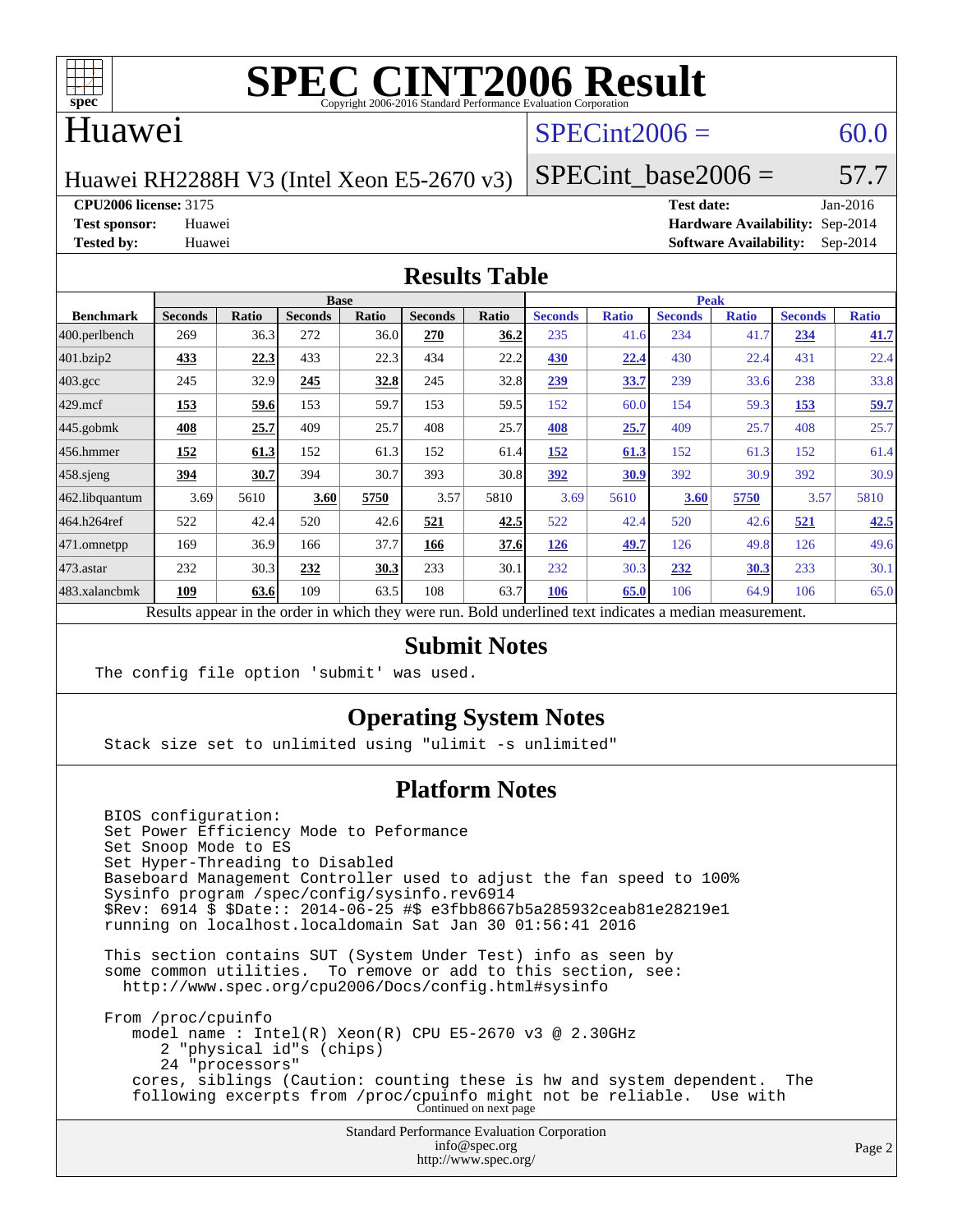

### **[SPEC CINT2006 Result](http://www.spec.org/auto/cpu2006/Docs/result-fields.html#SPECCINT2006Result)** Copyright 2006-2016 Standard Performance Evaluation Corpor

### Huawei

 $SPECint2006 = 60.0$  $SPECint2006 = 60.0$ 

Huawei RH2288H V3 (Intel Xeon E5-2670 v3)

**[CPU2006 license:](http://www.spec.org/auto/cpu2006/Docs/result-fields.html#CPU2006license)** 3175 **[Test date:](http://www.spec.org/auto/cpu2006/Docs/result-fields.html#Testdate)** Jan-2016 **[Test sponsor:](http://www.spec.org/auto/cpu2006/Docs/result-fields.html#Testsponsor)** Huawei **[Hardware Availability:](http://www.spec.org/auto/cpu2006/Docs/result-fields.html#HardwareAvailability)** Sep-2014 **[Tested by:](http://www.spec.org/auto/cpu2006/Docs/result-fields.html#Testedby)** Huawei **[Software Availability:](http://www.spec.org/auto/cpu2006/Docs/result-fields.html#SoftwareAvailability)** Sep-2014

SPECint base2006 =  $57.7$ 

### **[Platform Notes \(Continued\)](http://www.spec.org/auto/cpu2006/Docs/result-fields.html#PlatformNotes)**

Standard Performance Evaluation Corporation [info@spec.org](mailto:info@spec.org) caution.) cpu cores : 12 siblings : 12 physical 0: cores 0 1 2 3 4 5 8 9 10 11 12 13 physical 1: cores 0 1 2 3 4 5 8 9 10 11 12 13 cache size : 30720 KB From /proc/meminfo MemTotal: 395690756 kB HugePages\_Total: 0<br>Hugepagesize: 2048 kB Hugepagesize: From /etc/\*release\* /etc/\*version\* os-release: NAME="Red Hat Enterprise Linux Server" VERSION="7.0 (Maipo)" ID="rhel" ID\_LIKE="fedora" VERSION\_ID="7.0" PRETTY\_NAME="Red Hat Enterprise Linux Server 7.0 (Maipo)" ANSI\_COLOR="0;31" CPE\_NAME="cpe:/o:redhat:enterprise\_linux:7.0:GA:server" redhat-release: Red Hat Enterprise Linux Server release 7.0 (Maipo) system-release: Red Hat Enterprise Linux Server release 7.0 (Maipo) system-release-cpe: cpe:/o:redhat:enterprise\_linux:7.0:ga:server uname -a: Linux localhost.localdomain 3.10.0-123.el7.x86\_64 #1 SMP Mon May 5 11:16:57 EDT 2014 x86\_64 x86\_64 x86\_64 GNU/Linux run-level 3 Jan 30 01:55 SPEC is set to: /spec Filesystem Type Size Used Avail Use% Mounted on<br>
/dev/sda2 ext4 271G 12G 245G 5% / /dev/sda2 ext4 271G 12G 245G 5% / Additional information from dmidecode: Warning: Use caution when you interpret this section. The 'dmidecode' program reads system data which is "intended to allow hardware to be accurately determined", but the intent may not be met, as there are frequent changes to hardware, firmware, and the "DMTF SMBIOS" standard. BIOS Insyde Corp. 1.69 10/31/2015 Memory: 4x NO DIMM NO DIMM 2 rank 8x NO DIMM NO DIMM 3 rank 8x Samsung M393A4K40BB0-CPB 32 GB 1 rank 2133 MHz 4x Samsung M393A4K40BB0-CPB 32 GB 2 rank 2133 MHz (End of data from sysinfo program)

<http://www.spec.org/>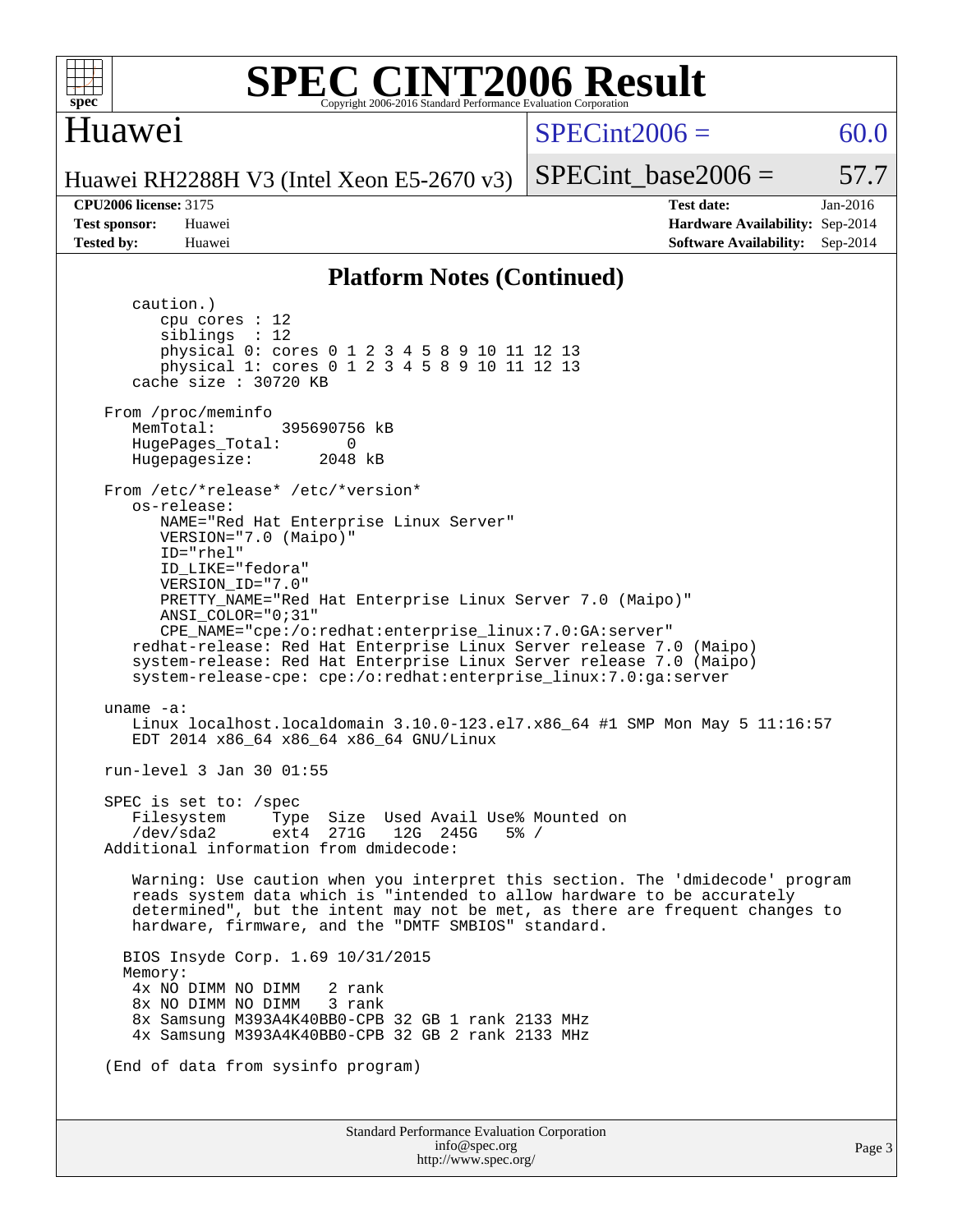

### Huawei

 $SPECint2006 = 60.0$  $SPECint2006 = 60.0$ 

Huawei RH2288H V3 (Intel Xeon E5-2670 v3)

#### **[CPU2006 license:](http://www.spec.org/auto/cpu2006/Docs/result-fields.html#CPU2006license)** 3175 **[Test date:](http://www.spec.org/auto/cpu2006/Docs/result-fields.html#Testdate)** Jan-2016

**[Tested by:](http://www.spec.org/auto/cpu2006/Docs/result-fields.html#Testedby)** Huawei **[Software Availability:](http://www.spec.org/auto/cpu2006/Docs/result-fields.html#SoftwareAvailability)** Sep-2014

SPECint base2006 =  $57.7$ 

**[Test sponsor:](http://www.spec.org/auto/cpu2006/Docs/result-fields.html#Testsponsor)** Huawei **[Hardware Availability:](http://www.spec.org/auto/cpu2006/Docs/result-fields.html#HardwareAvailability)** Sep-2014

### **[General Notes](http://www.spec.org/auto/cpu2006/Docs/result-fields.html#GeneralNotes)**

Environment variables set by runspec before the start of the run: KMP\_AFFINITY = "granularity=fine,compact,1,0" LD\_LIBRARY\_PATH = "/spec/libs/32:/spec/libs/64:/spec/sh"  $OMP_NUM_THREADS = "24"$ 

 Binaries compiled on a system with 1x Core i5-4670K CPU + 16GB memory using RedHat EL 7.0 Transparent Huge Pages enabled with: echo always > /sys/kernel/mm/transparent\_hugepage/enabled runspec command invoked through numactl i.e.: numactl --interleave=all runspec <etc>

### **[Base Compiler Invocation](http://www.spec.org/auto/cpu2006/Docs/result-fields.html#BaseCompilerInvocation)**

[C benchmarks](http://www.spec.org/auto/cpu2006/Docs/result-fields.html#Cbenchmarks):  $inc - m64$ 

[C++ benchmarks:](http://www.spec.org/auto/cpu2006/Docs/result-fields.html#CXXbenchmarks) [icpc -m64](http://www.spec.org/cpu2006/results/res2016q1/cpu2006-20160131-38952.flags.html#user_CXXbase_intel_icpc_64bit_fc66a5337ce925472a5c54ad6a0de310)

## **[Base Portability Flags](http://www.spec.org/auto/cpu2006/Docs/result-fields.html#BasePortabilityFlags)**

 400.perlbench: [-DSPEC\\_CPU\\_LP64](http://www.spec.org/cpu2006/results/res2016q1/cpu2006-20160131-38952.flags.html#b400.perlbench_basePORTABILITY_DSPEC_CPU_LP64) [-DSPEC\\_CPU\\_LINUX\\_X64](http://www.spec.org/cpu2006/results/res2016q1/cpu2006-20160131-38952.flags.html#b400.perlbench_baseCPORTABILITY_DSPEC_CPU_LINUX_X64) 401.bzip2: [-DSPEC\\_CPU\\_LP64](http://www.spec.org/cpu2006/results/res2016q1/cpu2006-20160131-38952.flags.html#suite_basePORTABILITY401_bzip2_DSPEC_CPU_LP64) 403.gcc: [-DSPEC\\_CPU\\_LP64](http://www.spec.org/cpu2006/results/res2016q1/cpu2006-20160131-38952.flags.html#suite_basePORTABILITY403_gcc_DSPEC_CPU_LP64) 429.mcf: [-DSPEC\\_CPU\\_LP64](http://www.spec.org/cpu2006/results/res2016q1/cpu2006-20160131-38952.flags.html#suite_basePORTABILITY429_mcf_DSPEC_CPU_LP64) 445.gobmk: [-DSPEC\\_CPU\\_LP64](http://www.spec.org/cpu2006/results/res2016q1/cpu2006-20160131-38952.flags.html#suite_basePORTABILITY445_gobmk_DSPEC_CPU_LP64) 456.hmmer: [-DSPEC\\_CPU\\_LP64](http://www.spec.org/cpu2006/results/res2016q1/cpu2006-20160131-38952.flags.html#suite_basePORTABILITY456_hmmer_DSPEC_CPU_LP64) 458.sjeng: [-DSPEC\\_CPU\\_LP64](http://www.spec.org/cpu2006/results/res2016q1/cpu2006-20160131-38952.flags.html#suite_basePORTABILITY458_sjeng_DSPEC_CPU_LP64) 462.libquantum: [-DSPEC\\_CPU\\_LP64](http://www.spec.org/cpu2006/results/res2016q1/cpu2006-20160131-38952.flags.html#suite_basePORTABILITY462_libquantum_DSPEC_CPU_LP64) [-DSPEC\\_CPU\\_LINUX](http://www.spec.org/cpu2006/results/res2016q1/cpu2006-20160131-38952.flags.html#b462.libquantum_baseCPORTABILITY_DSPEC_CPU_LINUX) 464.h264ref: [-DSPEC\\_CPU\\_LP64](http://www.spec.org/cpu2006/results/res2016q1/cpu2006-20160131-38952.flags.html#suite_basePORTABILITY464_h264ref_DSPEC_CPU_LP64) 471.omnetpp: [-DSPEC\\_CPU\\_LP64](http://www.spec.org/cpu2006/results/res2016q1/cpu2006-20160131-38952.flags.html#suite_basePORTABILITY471_omnetpp_DSPEC_CPU_LP64) 473.astar: [-DSPEC\\_CPU\\_LP64](http://www.spec.org/cpu2006/results/res2016q1/cpu2006-20160131-38952.flags.html#suite_basePORTABILITY473_astar_DSPEC_CPU_LP64) 483.xalancbmk: [-DSPEC\\_CPU\\_LP64](http://www.spec.org/cpu2006/results/res2016q1/cpu2006-20160131-38952.flags.html#suite_basePORTABILITY483_xalancbmk_DSPEC_CPU_LP64) [-DSPEC\\_CPU\\_LINUX](http://www.spec.org/cpu2006/results/res2016q1/cpu2006-20160131-38952.flags.html#b483.xalancbmk_baseCXXPORTABILITY_DSPEC_CPU_LINUX)

### **[Base Optimization Flags](http://www.spec.org/auto/cpu2006/Docs/result-fields.html#BaseOptimizationFlags)**

[C benchmarks](http://www.spec.org/auto/cpu2006/Docs/result-fields.html#Cbenchmarks): [-xCORE-AVX2](http://www.spec.org/cpu2006/results/res2016q1/cpu2006-20160131-38952.flags.html#user_CCbase_f-xAVX2_5f5fc0cbe2c9f62c816d3e45806c70d7) [-ipo](http://www.spec.org/cpu2006/results/res2016q1/cpu2006-20160131-38952.flags.html#user_CCbase_f-ipo) [-O3](http://www.spec.org/cpu2006/results/res2016q1/cpu2006-20160131-38952.flags.html#user_CCbase_f-O3) [-no-prec-div](http://www.spec.org/cpu2006/results/res2016q1/cpu2006-20160131-38952.flags.html#user_CCbase_f-no-prec-div) [-parallel](http://www.spec.org/cpu2006/results/res2016q1/cpu2006-20160131-38952.flags.html#user_CCbase_f-parallel) [-opt-prefetch](http://www.spec.org/cpu2006/results/res2016q1/cpu2006-20160131-38952.flags.html#user_CCbase_f-opt-prefetch) [-auto-p32](http://www.spec.org/cpu2006/results/res2016q1/cpu2006-20160131-38952.flags.html#user_CCbase_f-auto-p32) [C++ benchmarks:](http://www.spec.org/auto/cpu2006/Docs/result-fields.html#CXXbenchmarks) [-xCORE-AVX2](http://www.spec.org/cpu2006/results/res2016q1/cpu2006-20160131-38952.flags.html#user_CXXbase_f-xAVX2_5f5fc0cbe2c9f62c816d3e45806c70d7) [-ipo](http://www.spec.org/cpu2006/results/res2016q1/cpu2006-20160131-38952.flags.html#user_CXXbase_f-ipo) [-O3](http://www.spec.org/cpu2006/results/res2016q1/cpu2006-20160131-38952.flags.html#user_CXXbase_f-O3) [-no-prec-div](http://www.spec.org/cpu2006/results/res2016q1/cpu2006-20160131-38952.flags.html#user_CXXbase_f-no-prec-div) [-opt-prefetch](http://www.spec.org/cpu2006/results/res2016q1/cpu2006-20160131-38952.flags.html#user_CXXbase_f-opt-prefetch) [-auto-p32](http://www.spec.org/cpu2006/results/res2016q1/cpu2006-20160131-38952.flags.html#user_CXXbase_f-auto-p32) [-Wl,-z,muldefs](http://www.spec.org/cpu2006/results/res2016q1/cpu2006-20160131-38952.flags.html#user_CXXbase_link_force_multiple1_74079c344b956b9658436fd1b6dd3a8a) [-L/sh -lsmartheap64](http://www.spec.org/cpu2006/results/res2016q1/cpu2006-20160131-38952.flags.html#user_CXXbase_SmartHeap64_ed4ef857ce90951921efb0d91eb88472)

> Standard Performance Evaluation Corporation [info@spec.org](mailto:info@spec.org) <http://www.spec.org/>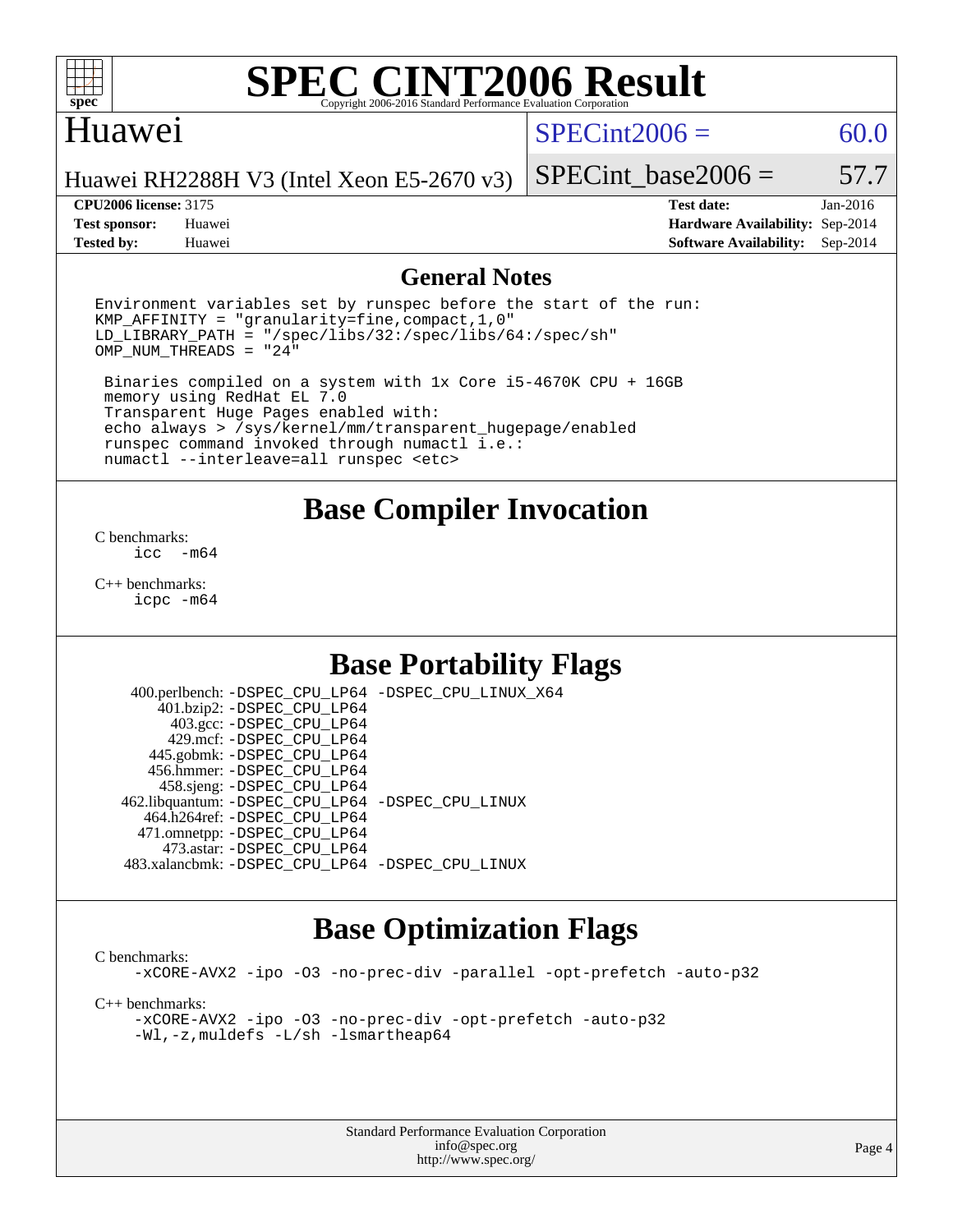

### Huawei

 $SPECint2006 = 60.0$  $SPECint2006 = 60.0$ 

Huawei RH2288H V3 (Intel Xeon E5-2670 v3)

**[CPU2006 license:](http://www.spec.org/auto/cpu2006/Docs/result-fields.html#CPU2006license)** 3175 **[Test date:](http://www.spec.org/auto/cpu2006/Docs/result-fields.html#Testdate)** Jan-2016 **[Test sponsor:](http://www.spec.org/auto/cpu2006/Docs/result-fields.html#Testsponsor)** Huawei **[Hardware Availability:](http://www.spec.org/auto/cpu2006/Docs/result-fields.html#HardwareAvailability)** Sep-2014 **[Tested by:](http://www.spec.org/auto/cpu2006/Docs/result-fields.html#Testedby)** Huawei **[Software Availability:](http://www.spec.org/auto/cpu2006/Docs/result-fields.html#SoftwareAvailability)** Sep-2014

SPECint base2006 =  $57.7$ 

## **[Base Other Flags](http://www.spec.org/auto/cpu2006/Docs/result-fields.html#BaseOtherFlags)**

[C benchmarks](http://www.spec.org/auto/cpu2006/Docs/result-fields.html#Cbenchmarks):

403.gcc: [-Dalloca=\\_alloca](http://www.spec.org/cpu2006/results/res2016q1/cpu2006-20160131-38952.flags.html#b403.gcc_baseEXTRA_CFLAGS_Dalloca_be3056838c12de2578596ca5467af7f3)

### **[Peak Compiler Invocation](http://www.spec.org/auto/cpu2006/Docs/result-fields.html#PeakCompilerInvocation)**

[C benchmarks \(except as noted below\)](http://www.spec.org/auto/cpu2006/Docs/result-fields.html#Cbenchmarksexceptasnotedbelow):

[icc -m64](http://www.spec.org/cpu2006/results/res2016q1/cpu2006-20160131-38952.flags.html#user_CCpeak_intel_icc_64bit_f346026e86af2a669e726fe758c88044)

400.perlbench: [icc -m32 -L/opt/intel/composer\\_xe\\_2015/lib/ia32](http://www.spec.org/cpu2006/results/res2016q1/cpu2006-20160131-38952.flags.html#user_peakCCLD400_perlbench_intel_icc_011b86df29f8c679b747245588698a4d)

[C++ benchmarks \(except as noted below\):](http://www.spec.org/auto/cpu2006/Docs/result-fields.html#CXXbenchmarksexceptasnotedbelow) [icpc -m32 -L/opt/intel/composer\\_xe\\_2015/lib/ia32](http://www.spec.org/cpu2006/results/res2016q1/cpu2006-20160131-38952.flags.html#user_CXXpeak_intel_icpc_c2c99686a1a582c3e0de0b4806b02cea)

473.astar: [icpc -m64](http://www.spec.org/cpu2006/results/res2016q1/cpu2006-20160131-38952.flags.html#user_peakCXXLD473_astar_intel_icpc_64bit_fc66a5337ce925472a5c54ad6a0de310)

### **[Peak Portability Flags](http://www.spec.org/auto/cpu2006/Docs/result-fields.html#PeakPortabilityFlags)**

 400.perlbench: [-DSPEC\\_CPU\\_LINUX\\_IA32](http://www.spec.org/cpu2006/results/res2016q1/cpu2006-20160131-38952.flags.html#b400.perlbench_peakCPORTABILITY_DSPEC_CPU_LINUX_IA32) 401.bzip2: [-DSPEC\\_CPU\\_LP64](http://www.spec.org/cpu2006/results/res2016q1/cpu2006-20160131-38952.flags.html#suite_peakPORTABILITY401_bzip2_DSPEC_CPU_LP64) 403.gcc: [-DSPEC\\_CPU\\_LP64](http://www.spec.org/cpu2006/results/res2016q1/cpu2006-20160131-38952.flags.html#suite_peakPORTABILITY403_gcc_DSPEC_CPU_LP64) 429.mcf: [-DSPEC\\_CPU\\_LP64](http://www.spec.org/cpu2006/results/res2016q1/cpu2006-20160131-38952.flags.html#suite_peakPORTABILITY429_mcf_DSPEC_CPU_LP64) 445.gobmk: [-DSPEC\\_CPU\\_LP64](http://www.spec.org/cpu2006/results/res2016q1/cpu2006-20160131-38952.flags.html#suite_peakPORTABILITY445_gobmk_DSPEC_CPU_LP64) 456.hmmer: [-DSPEC\\_CPU\\_LP64](http://www.spec.org/cpu2006/results/res2016q1/cpu2006-20160131-38952.flags.html#suite_peakPORTABILITY456_hmmer_DSPEC_CPU_LP64) 458.sjeng: [-DSPEC\\_CPU\\_LP64](http://www.spec.org/cpu2006/results/res2016q1/cpu2006-20160131-38952.flags.html#suite_peakPORTABILITY458_sjeng_DSPEC_CPU_LP64) 462.libquantum: [-DSPEC\\_CPU\\_LP64](http://www.spec.org/cpu2006/results/res2016q1/cpu2006-20160131-38952.flags.html#suite_peakPORTABILITY462_libquantum_DSPEC_CPU_LP64) [-DSPEC\\_CPU\\_LINUX](http://www.spec.org/cpu2006/results/res2016q1/cpu2006-20160131-38952.flags.html#b462.libquantum_peakCPORTABILITY_DSPEC_CPU_LINUX) 464.h264ref: [-DSPEC\\_CPU\\_LP64](http://www.spec.org/cpu2006/results/res2016q1/cpu2006-20160131-38952.flags.html#suite_peakPORTABILITY464_h264ref_DSPEC_CPU_LP64) 473.astar: [-DSPEC\\_CPU\\_LP64](http://www.spec.org/cpu2006/results/res2016q1/cpu2006-20160131-38952.flags.html#suite_peakPORTABILITY473_astar_DSPEC_CPU_LP64) 483.xalancbmk: [-DSPEC\\_CPU\\_LINUX](http://www.spec.org/cpu2006/results/res2016q1/cpu2006-20160131-38952.flags.html#b483.xalancbmk_peakCXXPORTABILITY_DSPEC_CPU_LINUX)

# **[Peak Optimization Flags](http://www.spec.org/auto/cpu2006/Docs/result-fields.html#PeakOptimizationFlags)**

[C benchmarks](http://www.spec.org/auto/cpu2006/Docs/result-fields.html#Cbenchmarks):

 400.perlbench: [-xCORE-AVX2](http://www.spec.org/cpu2006/results/res2016q1/cpu2006-20160131-38952.flags.html#user_peakPASS2_CFLAGSPASS2_LDCFLAGS400_perlbench_f-xAVX2_5f5fc0cbe2c9f62c816d3e45806c70d7)(pass 2) [-prof-gen](http://www.spec.org/cpu2006/results/res2016q1/cpu2006-20160131-38952.flags.html#user_peakPASS1_CFLAGSPASS1_LDCFLAGS400_perlbench_prof_gen_e43856698f6ca7b7e442dfd80e94a8fc)(pass 1) [-ipo](http://www.spec.org/cpu2006/results/res2016q1/cpu2006-20160131-38952.flags.html#user_peakPASS2_CFLAGSPASS2_LDCFLAGS400_perlbench_f-ipo)(pass 2) [-O3](http://www.spec.org/cpu2006/results/res2016q1/cpu2006-20160131-38952.flags.html#user_peakPASS2_CFLAGSPASS2_LDCFLAGS400_perlbench_f-O3)(pass 2) [-no-prec-div](http://www.spec.org/cpu2006/results/res2016q1/cpu2006-20160131-38952.flags.html#user_peakPASS2_CFLAGSPASS2_LDCFLAGS400_perlbench_f-no-prec-div)(pass 2) [-prof-use](http://www.spec.org/cpu2006/results/res2016q1/cpu2006-20160131-38952.flags.html#user_peakPASS2_CFLAGSPASS2_LDCFLAGS400_perlbench_prof_use_bccf7792157ff70d64e32fe3e1250b55)(pass 2) [-opt-prefetch](http://www.spec.org/cpu2006/results/res2016q1/cpu2006-20160131-38952.flags.html#user_peakCOPTIMIZE400_perlbench_f-opt-prefetch) [-ansi-alias](http://www.spec.org/cpu2006/results/res2016q1/cpu2006-20160131-38952.flags.html#user_peakCOPTIMIZE400_perlbench_f-ansi-alias) 401.bzip2: [-xCORE-AVX2](http://www.spec.org/cpu2006/results/res2016q1/cpu2006-20160131-38952.flags.html#user_peakPASS2_CFLAGSPASS2_LDCFLAGS401_bzip2_f-xAVX2_5f5fc0cbe2c9f62c816d3e45806c70d7)(pass 2) [-prof-gen](http://www.spec.org/cpu2006/results/res2016q1/cpu2006-20160131-38952.flags.html#user_peakPASS1_CFLAGSPASS1_LDCFLAGS401_bzip2_prof_gen_e43856698f6ca7b7e442dfd80e94a8fc)(pass 1) [-ipo](http://www.spec.org/cpu2006/results/res2016q1/cpu2006-20160131-38952.flags.html#user_peakPASS2_CFLAGSPASS2_LDCFLAGS401_bzip2_f-ipo)(pass 2) [-O3](http://www.spec.org/cpu2006/results/res2016q1/cpu2006-20160131-38952.flags.html#user_peakPASS2_CFLAGSPASS2_LDCFLAGS401_bzip2_f-O3)(pass 2) [-no-prec-div](http://www.spec.org/cpu2006/results/res2016q1/cpu2006-20160131-38952.flags.html#user_peakCOPTIMIZEPASS2_CFLAGSPASS2_LDCFLAGS401_bzip2_f-no-prec-div) [-prof-use](http://www.spec.org/cpu2006/results/res2016q1/cpu2006-20160131-38952.flags.html#user_peakPASS2_CFLAGSPASS2_LDCFLAGS401_bzip2_prof_use_bccf7792157ff70d64e32fe3e1250b55)(pass 2) [-auto-ilp32](http://www.spec.org/cpu2006/results/res2016q1/cpu2006-20160131-38952.flags.html#user_peakCOPTIMIZE401_bzip2_f-auto-ilp32) [-opt-prefetch](http://www.spec.org/cpu2006/results/res2016q1/cpu2006-20160131-38952.flags.html#user_peakCOPTIMIZE401_bzip2_f-opt-prefetch) [-ansi-alias](http://www.spec.org/cpu2006/results/res2016q1/cpu2006-20160131-38952.flags.html#user_peakCOPTIMIZE401_bzip2_f-ansi-alias) 403.gcc: [-xCORE-AVX2](http://www.spec.org/cpu2006/results/res2016q1/cpu2006-20160131-38952.flags.html#user_peakCOPTIMIZE403_gcc_f-xAVX2_5f5fc0cbe2c9f62c816d3e45806c70d7) [-ipo](http://www.spec.org/cpu2006/results/res2016q1/cpu2006-20160131-38952.flags.html#user_peakCOPTIMIZE403_gcc_f-ipo) [-O3](http://www.spec.org/cpu2006/results/res2016q1/cpu2006-20160131-38952.flags.html#user_peakCOPTIMIZE403_gcc_f-O3) [-no-prec-div](http://www.spec.org/cpu2006/results/res2016q1/cpu2006-20160131-38952.flags.html#user_peakCOPTIMIZE403_gcc_f-no-prec-div) [-inline-calloc](http://www.spec.org/cpu2006/results/res2016q1/cpu2006-20160131-38952.flags.html#user_peakCOPTIMIZE403_gcc_f-inline-calloc) [-opt-malloc-options=3](http://www.spec.org/cpu2006/results/res2016q1/cpu2006-20160131-38952.flags.html#user_peakCOPTIMIZE403_gcc_f-opt-malloc-options_13ab9b803cf986b4ee62f0a5998c2238) [-auto-ilp32](http://www.spec.org/cpu2006/results/res2016q1/cpu2006-20160131-38952.flags.html#user_peakCOPTIMIZE403_gcc_f-auto-ilp32)

Continued on next page

Standard Performance Evaluation Corporation [info@spec.org](mailto:info@spec.org) <http://www.spec.org/>

Page 5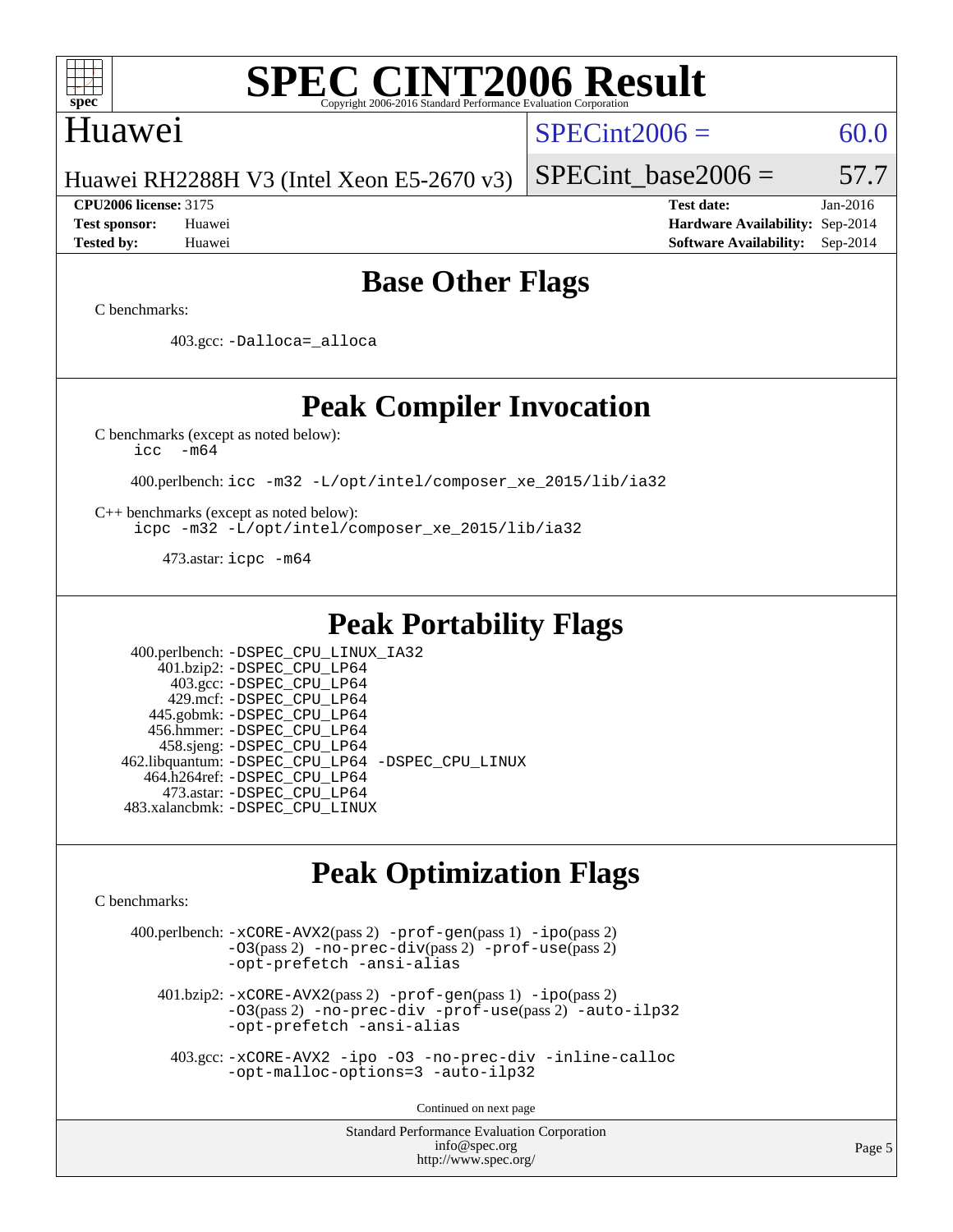

Huawei

 $SPECint2006 = 60.0$  $SPECint2006 = 60.0$ 

Huawei RH2288H V3 (Intel Xeon E5-2670 v3)

SPECint base2006 =  $57.7$ 

**[CPU2006 license:](http://www.spec.org/auto/cpu2006/Docs/result-fields.html#CPU2006license)** 3175 **[Test date:](http://www.spec.org/auto/cpu2006/Docs/result-fields.html#Testdate)** Jan-2016 **[Test sponsor:](http://www.spec.org/auto/cpu2006/Docs/result-fields.html#Testsponsor)** Huawei **[Hardware Availability:](http://www.spec.org/auto/cpu2006/Docs/result-fields.html#HardwareAvailability)** Sep-2014 **[Tested by:](http://www.spec.org/auto/cpu2006/Docs/result-fields.html#Testedby)** Huawei **[Software Availability:](http://www.spec.org/auto/cpu2006/Docs/result-fields.html#SoftwareAvailability)** Sep-2014

# **[Peak Optimization Flags \(Continued\)](http://www.spec.org/auto/cpu2006/Docs/result-fields.html#PeakOptimizationFlags)**

 429.mcf: [-xCORE-AVX2](http://www.spec.org/cpu2006/results/res2016q1/cpu2006-20160131-38952.flags.html#user_peakCOPTIMIZE429_mcf_f-xAVX2_5f5fc0cbe2c9f62c816d3e45806c70d7) [-ipo](http://www.spec.org/cpu2006/results/res2016q1/cpu2006-20160131-38952.flags.html#user_peakCOPTIMIZE429_mcf_f-ipo) [-O3](http://www.spec.org/cpu2006/results/res2016q1/cpu2006-20160131-38952.flags.html#user_peakCOPTIMIZE429_mcf_f-O3) [-no-prec-div](http://www.spec.org/cpu2006/results/res2016q1/cpu2006-20160131-38952.flags.html#user_peakCOPTIMIZE429_mcf_f-no-prec-div) [-parallel](http://www.spec.org/cpu2006/results/res2016q1/cpu2006-20160131-38952.flags.html#user_peakCOPTIMIZE429_mcf_f-parallel) [-opt-prefetch](http://www.spec.org/cpu2006/results/res2016q1/cpu2006-20160131-38952.flags.html#user_peakCOPTIMIZE429_mcf_f-opt-prefetch) [-auto-p32](http://www.spec.org/cpu2006/results/res2016q1/cpu2006-20160131-38952.flags.html#user_peakCOPTIMIZE429_mcf_f-auto-p32) 445.gobmk: basepeak = yes 456.hmmer: basepeak = yes 458.sjeng: [-xCORE-AVX2](http://www.spec.org/cpu2006/results/res2016q1/cpu2006-20160131-38952.flags.html#user_peakPASS2_CFLAGSPASS2_LDCFLAGS458_sjeng_f-xAVX2_5f5fc0cbe2c9f62c816d3e45806c70d7)(pass 2) [-prof-gen](http://www.spec.org/cpu2006/results/res2016q1/cpu2006-20160131-38952.flags.html#user_peakPASS1_CFLAGSPASS1_LDCFLAGS458_sjeng_prof_gen_e43856698f6ca7b7e442dfd80e94a8fc)(pass 1) [-ipo](http://www.spec.org/cpu2006/results/res2016q1/cpu2006-20160131-38952.flags.html#user_peakPASS2_CFLAGSPASS2_LDCFLAGS458_sjeng_f-ipo)(pass 2) [-O3](http://www.spec.org/cpu2006/results/res2016q1/cpu2006-20160131-38952.flags.html#user_peakPASS2_CFLAGSPASS2_LDCFLAGS458_sjeng_f-O3)(pass 2) [-no-prec-div](http://www.spec.org/cpu2006/results/res2016q1/cpu2006-20160131-38952.flags.html#user_peakPASS2_CFLAGSPASS2_LDCFLAGS458_sjeng_f-no-prec-div)(pass 2) [-prof-use](http://www.spec.org/cpu2006/results/res2016q1/cpu2006-20160131-38952.flags.html#user_peakPASS2_CFLAGSPASS2_LDCFLAGS458_sjeng_prof_use_bccf7792157ff70d64e32fe3e1250b55)(pass 2)  $-$ unroll4  $462$ .libquantum: basepeak = yes 464.h264ref: basepeak = yes [C++ benchmarks:](http://www.spec.org/auto/cpu2006/Docs/result-fields.html#CXXbenchmarks) 471.omnetpp: [-xCORE-AVX2](http://www.spec.org/cpu2006/results/res2016q1/cpu2006-20160131-38952.flags.html#user_peakPASS2_CXXFLAGSPASS2_LDCXXFLAGS471_omnetpp_f-xAVX2_5f5fc0cbe2c9f62c816d3e45806c70d7)(pass 2) [-prof-gen](http://www.spec.org/cpu2006/results/res2016q1/cpu2006-20160131-38952.flags.html#user_peakPASS1_CXXFLAGSPASS1_LDCXXFLAGS471_omnetpp_prof_gen_e43856698f6ca7b7e442dfd80e94a8fc)(pass 1) [-ipo](http://www.spec.org/cpu2006/results/res2016q1/cpu2006-20160131-38952.flags.html#user_peakPASS2_CXXFLAGSPASS2_LDCXXFLAGS471_omnetpp_f-ipo)(pass 2) [-O3](http://www.spec.org/cpu2006/results/res2016q1/cpu2006-20160131-38952.flags.html#user_peakPASS2_CXXFLAGSPASS2_LDCXXFLAGS471_omnetpp_f-O3)(pass 2) [-no-prec-div](http://www.spec.org/cpu2006/results/res2016q1/cpu2006-20160131-38952.flags.html#user_peakPASS2_CXXFLAGSPASS2_LDCXXFLAGS471_omnetpp_f-no-prec-div)(pass 2) [-prof-use](http://www.spec.org/cpu2006/results/res2016q1/cpu2006-20160131-38952.flags.html#user_peakPASS2_CXXFLAGSPASS2_LDCXXFLAGS471_omnetpp_prof_use_bccf7792157ff70d64e32fe3e1250b55)(pass 2) [-opt-ra-region-strategy=block](http://www.spec.org/cpu2006/results/res2016q1/cpu2006-20160131-38952.flags.html#user_peakCXXOPTIMIZE471_omnetpp_f-opt-ra-region-strategy_5382940c29ea30302d682fc74bfe0147) [-ansi-alias](http://www.spec.org/cpu2006/results/res2016q1/cpu2006-20160131-38952.flags.html#user_peakCXXOPTIMIZE471_omnetpp_f-ansi-alias) [-Wl,-z,muldefs](http://www.spec.org/cpu2006/results/res2016q1/cpu2006-20160131-38952.flags.html#user_peakEXTRA_LDFLAGS471_omnetpp_link_force_multiple1_74079c344b956b9658436fd1b6dd3a8a) [-L/sh -lsmartheap](http://www.spec.org/cpu2006/results/res2016q1/cpu2006-20160131-38952.flags.html#user_peakEXTRA_LIBS471_omnetpp_SmartHeap_32f6c82aa1ed9c52345d30cf6e4a0499) 473.astar: basepeak = yes 483.xalancbmk: [-xCORE-AVX2](http://www.spec.org/cpu2006/results/res2016q1/cpu2006-20160131-38952.flags.html#user_peakCXXOPTIMIZE483_xalancbmk_f-xAVX2_5f5fc0cbe2c9f62c816d3e45806c70d7) [-ipo](http://www.spec.org/cpu2006/results/res2016q1/cpu2006-20160131-38952.flags.html#user_peakCXXOPTIMIZE483_xalancbmk_f-ipo) [-O3](http://www.spec.org/cpu2006/results/res2016q1/cpu2006-20160131-38952.flags.html#user_peakCXXOPTIMIZE483_xalancbmk_f-O3) [-no-prec-div](http://www.spec.org/cpu2006/results/res2016q1/cpu2006-20160131-38952.flags.html#user_peakCXXOPTIMIZE483_xalancbmk_f-no-prec-div) [-opt-prefetch](http://www.spec.org/cpu2006/results/res2016q1/cpu2006-20160131-38952.flags.html#user_peakCXXOPTIMIZE483_xalancbmk_f-opt-prefetch) [-ansi-alias](http://www.spec.org/cpu2006/results/res2016q1/cpu2006-20160131-38952.flags.html#user_peakCXXOPTIMIZE483_xalancbmk_f-ansi-alias) [-Wl,-z,muldefs](http://www.spec.org/cpu2006/results/res2016q1/cpu2006-20160131-38952.flags.html#user_peakEXTRA_LDFLAGS483_xalancbmk_link_force_multiple1_74079c344b956b9658436fd1b6dd3a8a) [-L/sh -lsmartheap](http://www.spec.org/cpu2006/results/res2016q1/cpu2006-20160131-38952.flags.html#user_peakEXTRA_LIBS483_xalancbmk_SmartHeap_32f6c82aa1ed9c52345d30cf6e4a0499)

# **[Peak Other Flags](http://www.spec.org/auto/cpu2006/Docs/result-fields.html#PeakOtherFlags)**

[C benchmarks](http://www.spec.org/auto/cpu2006/Docs/result-fields.html#Cbenchmarks):

403.gcc: [-Dalloca=\\_alloca](http://www.spec.org/cpu2006/results/res2016q1/cpu2006-20160131-38952.flags.html#b403.gcc_peakEXTRA_CFLAGS_Dalloca_be3056838c12de2578596ca5467af7f3)

The flags files that were used to format this result can be browsed at <http://www.spec.org/cpu2006/flags/Intel-ic15.0-official-linux64.html>

<http://www.spec.org/cpu2006/flags/Huawei-Platform-Settings-HASWELL-V1.4.html>

You can also download the XML flags sources by saving the following links: <http://www.spec.org/cpu2006/flags/Intel-ic15.0-official-linux64.xml> <http://www.spec.org/cpu2006/flags/Huawei-Platform-Settings-HASWELL-V1.4.xml>

> Standard Performance Evaluation Corporation [info@spec.org](mailto:info@spec.org) <http://www.spec.org/>